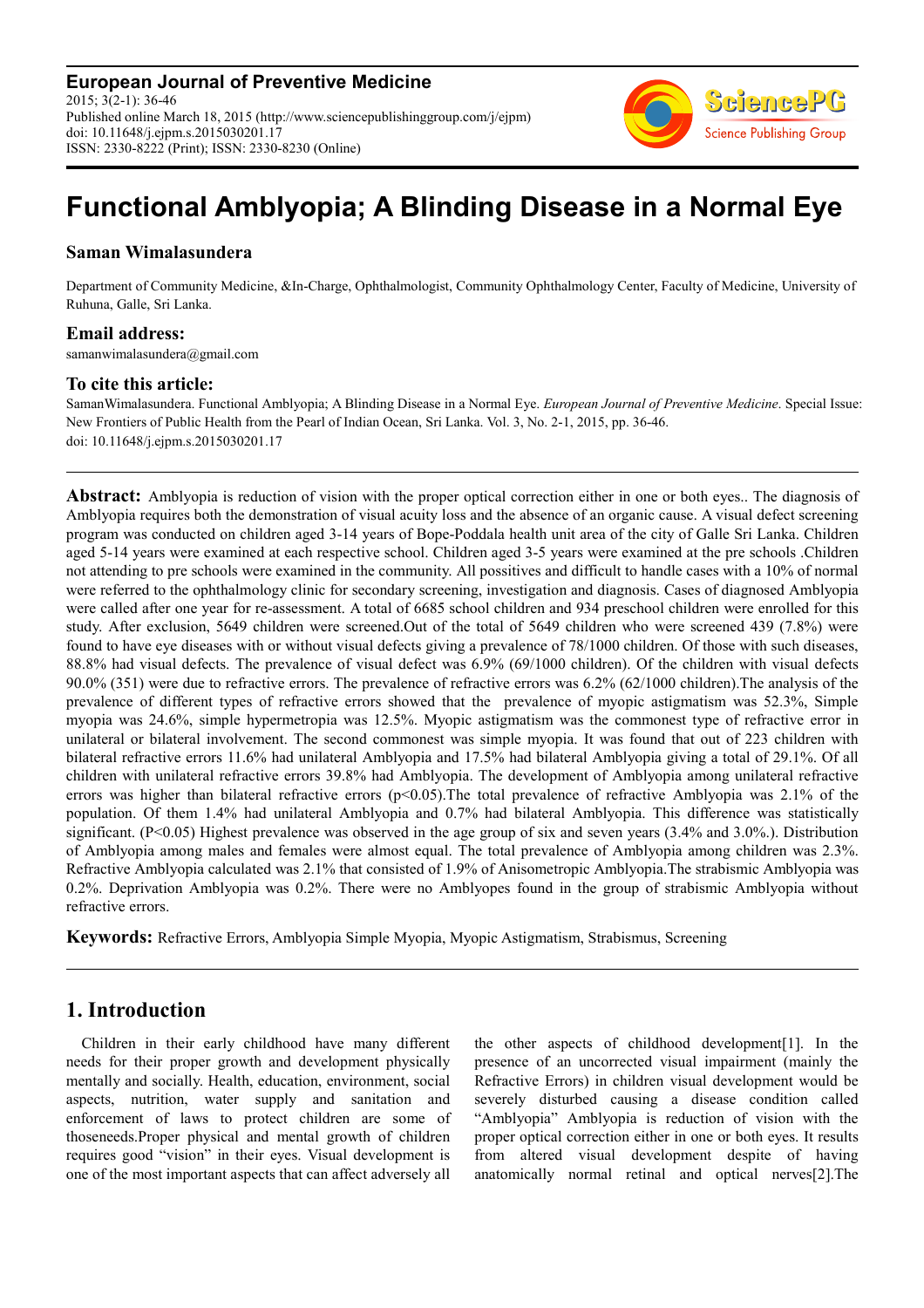diagnosis of Amblyopia is confirmed when a complete ophthalmological examination reveals reduced visual acuity that cannot be explained by an organic abnormality. Amblyopia was first defined by Gunter Von Noorden as; Unilateral or bilateral decrease of visual acuity caused by "form deprivation", "abnormal binocular interaction" or by both for which no organic cause can be detected by physical examination of the eye and which in appropriate cases is reversible by therapeutic means[2] However in the presence of an extra neural organic cause such as unilateral or bilateral congenital cataract, Amblyopia can still be inferred because It is known that in such cases Amblyopia will persist even after Amblyopeagenic factor has been eliminated.

## *1.1. Socio Economic Impact of Amblyopia*

Children with severe amblyopia are at risk of significant disability if their normal eye is lost due to any reason in later life.[3] Many services (police, Army, Railway and Aviation) as well as some other occupations require normal vision for recruitments. Therefore amblyopes are deprived of applying for such occupationsInability obtain driving license in future life.The amounts of visual loss in amblyopia vary from minimal loss to grossly defective. The degree of visual defect is largely determined by the age of onset; younger the child when normal seeing is interfered, more profound will be the visual loss.

#### *1.2. Etiology of Amblyopia*

Amblyopia is considered to be due to a number of conditions that take place in early childhood namely Anisometropic, Strabismic, and Stimulus deprivation types.[4]

#### *1.3. Deprivation Amblyopia*

Loss of formed visual stimulation. May be due to congenital cataract, Ptosis or corneal or media opacification.

## *1.4. StrabismicAmblyopia*

Unilateral visual loss resulting from continued development of the preferred or dominant eye and suppression of the deviating eye.

## *1.5. Refractive Amblyopia*

Reduced vision from bilaterally large or asymmetric (anisometropia) refractive errors.

The conditions which cause amblyopia usually allow normal visual development in one eye at the expense of the fellow amblyopic eye (unilateral amblyopia). However bilateral amblyopia also may occur in the eyes with bilateral uncorrected ametropia or bilateral congenital cataract [5].The ultimate severity of amblyopia however depends upon the age of onset and the duration of its cause. The severity of Amblyopia is considered to be high when stimulus deprivation is present before the age of six year[6]Amblyopia due to anisometropia may improve on spectacle treatment (correction of refractive error) up to the age of about 12 years[7]. The successful treatments of amblyopia depend upon the early detection and correction mainly. Regular assessment and follow up is mandatory throughout the childhood [8].

### *1.6. Diagnosis ofAmblyopia*

Vision in children three year and above can be successfully tested with visual acuity tests based on Snellens chart with pictures or Characters suitable for that particular age group [8].Amblyopia is usually asymptomatic. Therefore it should be a target for screening programs in children. The diagnosis of Amblyopia requires both the demonstration of visual acuity loss and the absence of an organic cause[2]. In most of the studies world wide two lines or more reduction in visual measurement using Snellens chart  $( $6/12$ )$  in an otherwise normal eye is considered as the cut-off point for the diagnosis of Amblyopia. It is usually expressed as a defect of visual acuity. Because of crowding phenomenon, full line visual acuity is the only accurate and reliable method (reproducible) for determining vision in functional amblyopia.The differentiation of organic Amblyopia from functional Amblyopia is important and can be done using neutral density filters which reduces the visual acuity in organic Amblyopia if the density increases. Functional Amblyopia can be confirmed by using the crowding phenomenon i.e. reduction of visual acuity caused by contour interactions with adjacent letters when simultaneously presents.[9]Although crowding is a physiological effects,studies have shown that it is exaggerated in Amblyopia[10].Apart from visual acuity, contrast sensitivity can also be used as a diagnostic criteria[11].

#### *1.7. Pathophysiology*

Amblyopia can be explained in terms of lack of retinal image formation (deprivation) or due to defocused image (ametropic or anisometropic) and sometimes in association with strabismus.There are some established facts and still unanswered quarries in the pathophysiology. It has been observed that there are neurophysiological and morphological changes in the Lateral Geniculate Nucleus(LGN) and the visual cortex[11]. The primary anomaly in Amblyopia has been localized in the visual cortex. This has been proved by demonstrating altered cerebral glucose metabolism in affected areas[12]. Some morphological changes have been identified in the LGN. The Amblyopiagenic factors in human beings are considered to continue until above  $6 - 8$  years of age[11] Improvements in visual acuity have been shown after treatment even after this stipulated period suggesting the neural plasticity in the adult visual cortex. Prolonged treatment in adulthood may lead to intractable diplopia.Some functional changes have been shown in the retina (changes in pattern electro retinogram). But whether this is a primary change or secondary change has not been established yet. To detect amblyopia, find its distribution and determinants, treat them and follow them up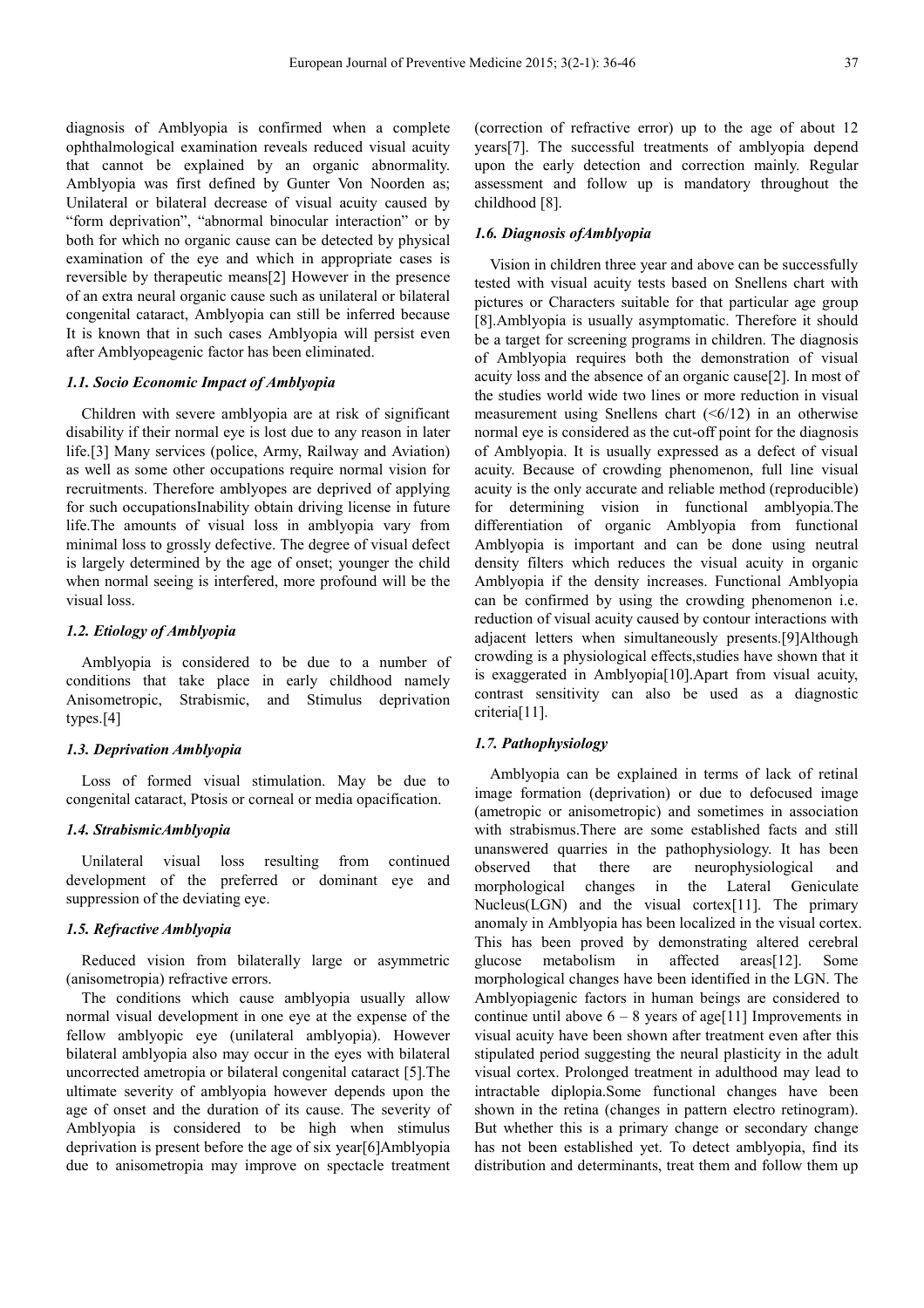to observe the visual changes in Sri Lankan children, a study was carried out. This study was carried out in Bope-Poddala health unit area of Galle which is the field training and research area attached to the department of community medicine.

## *1.8. Aims*

To find the burden of Amblyopia and the causative factors in the vulnerable age group of 3-14 years in Sri Lankan children and their type of treatment compliance.

# **2. Method of the Study**

## *2.1. Design*

Prevalence of Amblyopia is about 1-4% in the studies done in developed countries[14] . The accuracy of case detection is therefore very important. Hence a two stage screening procedure was designed. The individuals who were selected at first screening were subjected to second stage screening prior to the confirmatory procedure of  $3<sup>rd</sup>$  stage complete ophthalmological examination. Ten percent of normals were again subjected to screening to find the reliability of the screening test.

#### *2.2. Target Group*

Children aged 3-14 years of Bope-Poddala health unit area of the city of Galle Sri Lanka. Considering service and ethical reasons it was decided to incorporate all children of 3- 14 years of the area in to the study.

## *2.3. Screening Procedure*

Children aged 5-14 years (Up to year 9 in schools) were examined at each respective school after giving prior notice to improve attendance Children aged 3-5 years (attending pre schools) were examined at the pre schools. Children aged 3-5 years not attending to pre schools were examined in the community with the help of the health department staff at special screening centers.All selected cases and difficult to handle cases with a 10% of normal cases were referred to the central ophthalmology clinic at the faculty of medicine for secondary screening, investigation and diagnosis.Fig.1

#### *2.4. Training for the Field Staff*

A specially designed training program on how to screen for visual defects was conducted as a two day workshop for project personnel. (Public health nursing sisters, family health workers and research assistants –medical staff attached to the department of community medicine as demonstrators) At the beginning and at the end of the work shop an evaluation was carried out to find the adequacy of knowledge and skills required for screening

## *2.5. Second Stage Screening and 3rdStage Examination*

At the second stage, visual acuity was re-checked by the investigator (ophthalmologist) in the central clinic. Which is properly designed and maintained with optimum conditions.Selected cases were subjected to slit lamp examination (Examination of external eye, upper tarsal plate, and anterior segment) direct ophthalmoscopy(optic disc and posterior segment in all selected children) and indirect ophthalmoscopy (depending on the condition)[15], refraction test (with cycloplegia in younger children), post mydriatic test after 2 weeks. Those who were wearing spectacles were re-examined to find the correction and suitability of spectacles worn. Spectacles corrections were prescribed to all children with the need.Fig.2. Only the researcher examined all referred cases and performed refraction tests to reduce the personnel bias. Children who were in need of surgery were referred to Teaching hospital, Karapitiya

### *2.6. Diagnosis of Amblyopia and Follow Up*

Corrected visual acuity of 6/12 or less in the absence of any other apparent abnormalities were considered as having Amblyopia status. Confirmation was done subjecting them to single optosype Snellens chart where they should show an increase in visual acuity levecompred to the normal testing with Snellenschartl. Parents / guardians were informed regarding their condition and advised to obtain the spectacle correction without delay in the cases of refractive a Ablyopia. Amblyopes were advised to wear the correction regularly and performed occlusion therapy at least one hour to two hours per day.

Cases of diagnosed Amblyopia were called after one year for re-assessment. There vision was re-checked with and without corrections. Refraction was performed on them again to assess the state of Refraction and Amblyopia after one year of correction and occlusion therapy.

# **3. Results and Discussion**

Atotal of 6685 school children and 934 preschool children were enrolled for this study. After exclusion 5649 children were screened.(Fig1)

It was found at the first stage screening that 1117 school children and 116 pre school children were having abnormalities or found difficult to screening. They were refereed to the second stage. The attendance for the second stage was well above 95%. Fig.2. A sample of 10% normal were refereed for further screening to the main center to find the reliability of results.The demographic details of table 1 shows the sex and age distribution of screened children. The table 2 shows the distribution of ethnicity. This study was performed in an area where more Ssinhala community lives.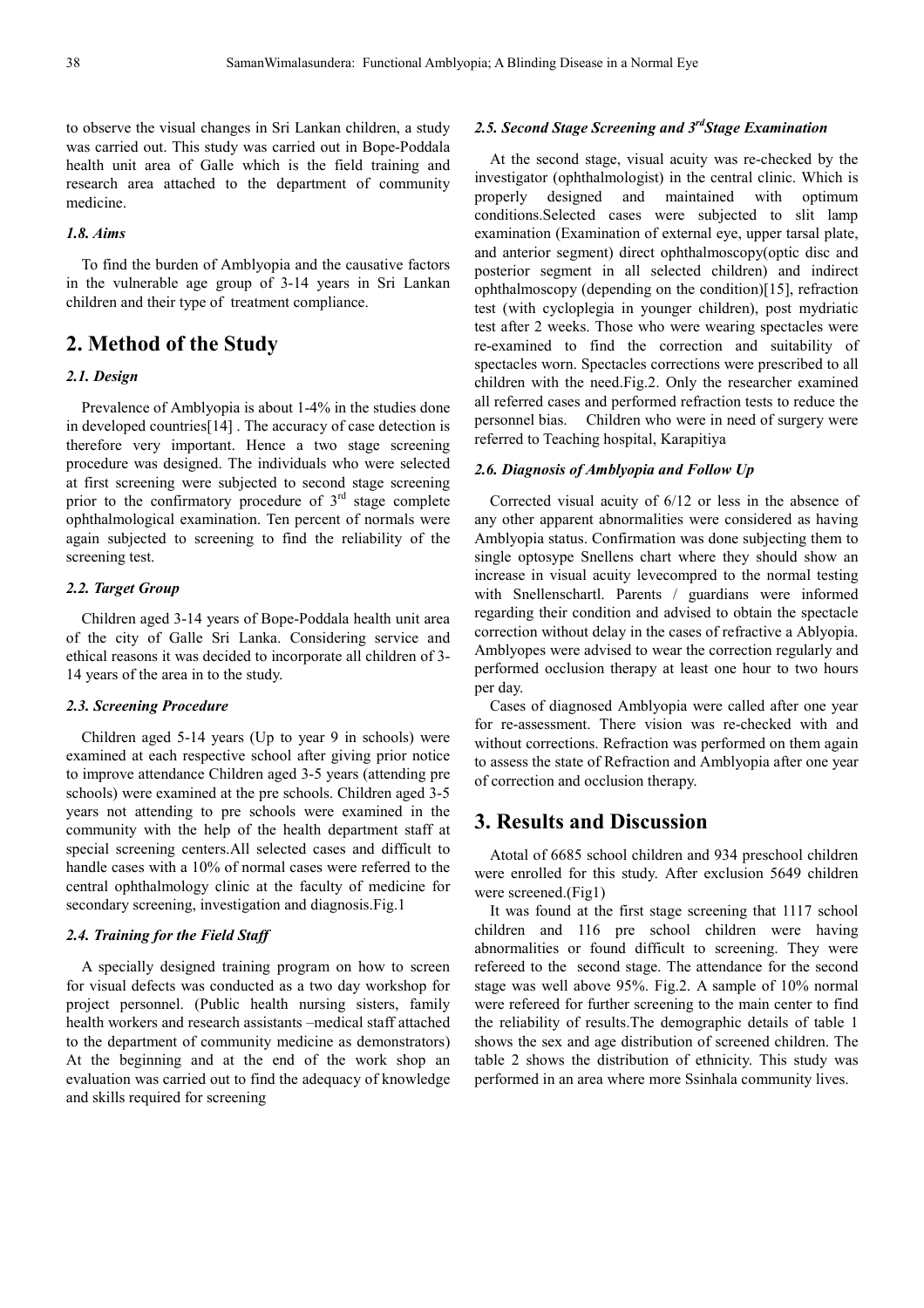

*Fig.1. Type of analysis: Screening for visual defects and other abnormalities* 

\*Obtained from schools; \*\*Obtained from family health workers



*Fig. 2.Screening of study population (1st& 2nd stage)*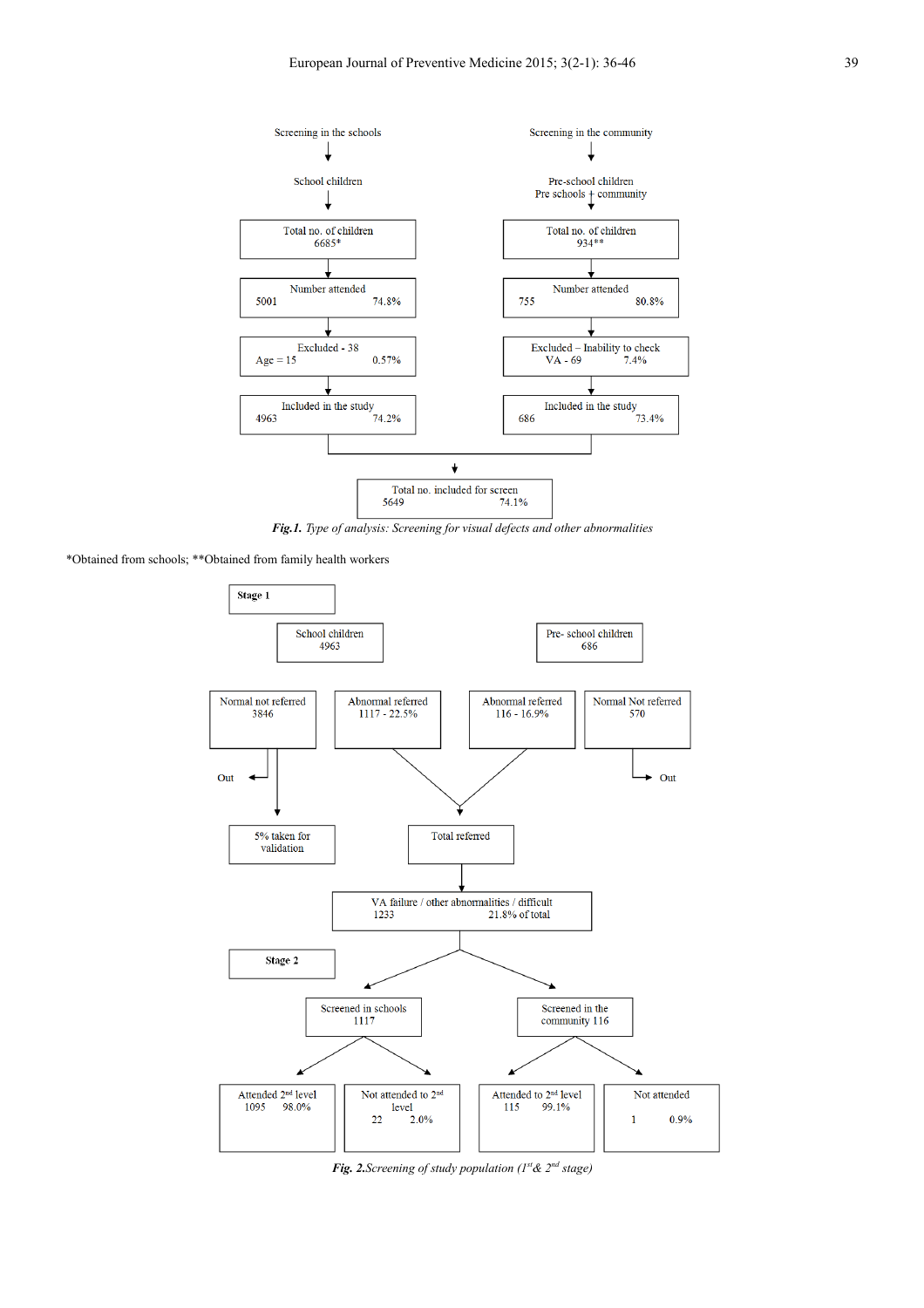Eye diseases identified were categorized mainly in to two groups

Group 1Refractive errors (Amblyopia and Strabismus included)

Group 2Non refractive type eye diseases (other eye diseases)

Group 2 diseases were further categorized and the conditions with visual defects and the conditions without visual defects.

Six sub groups were found under the group 2 eye diseases namelyCongenital eye diseases, Infections, Nutritional problems, Allergic conditions ,Traumatic conditions and Others (Vague conditions)

Out of the total of 5649 children who were screened 439 (7.8%) were found to have eye diseases with or without visual defects giving a prevalence of 78/1000 children. Of those with such diseases, 390 (88.8%) had visual defects. Therefore the prevalence of visual defect found was 6.9% (69/1000 children). Of the children with visual defects 90.0% (351) were due to refractive errors as a single disease entity. The prevalence of refractive errors found was 6.2% (62/1000 children). Group 2 eye diseases with visual acuity defects were only 0.6% and refractive errors caused by group 2 diseases was 0.1%. Table 3. The table 4 shows the distribution of refractive errors as bilateral or unilateral.The prevalence of bilateral and unilateral refractive errors was 3.9% and 2.3% respectively. Out, of the unilateral errors 68.8% were found having the left eye involvement.The analysis of the prevalence of different types of refractive errors among the children with refractive errors shows that the prevalence of myopic astigmatism was 52.3%, Simple myopia was 24.6%, simple hypermetropia was 12.5% among the total refractive errors of 6.2% in the population. Tables 6 and 7 describes the existence of different combinations of refractive errors in bilateral involvement. Myopic astigmatism was the commonest type of refractive errors in unilateral or bilateral involvement. The second commonest was simple myopia.Bilateral refractive errors in similar types found was myopic astigmatism in 40.3%, simple myopia in 29.3% and simple hypermetropia in 18.2%.Hypermetropic astigmatism in simple and compound forms were 4.4%and 4.9%.

The analysis of the existance of Amblyopia was done according to the classification mentioned in the method. It was found that out of 223 children with bilateral refractive errors 11.6% had unilateral Amblyopia and 17.5% had bilateral Amblyopia giving a total of 29.1% Amblyopia among all Refractive Errors.Of all 128 children with unilateral refractive errors 39.8% had amblyopia. (Table 8) This difference was statistically significan. The development of Amblyopia among unilateral refractive errors was higher than bilateral refractive errors ( $p<0.05$ ).

The table 9 shows the occurenceofAmblyopia among different age groups and sex. Since all the cases of strabismus found in the survey had refractive errors there was a difficulty in differentiating strabismic Amblyopia from refractive Amblyopia.Therefore they all were included under refractive

Amblyopia group.It was assumed that refractive error in the strbismus cases was the underlying cause for the strbismus.

The total prevalence of refractive Amblyopia was 2.1% of the population. Of them 1.4% had unilateral Amblyopia and 0.7% had bilateral Amblyopia. This difference was statistically significant. (P<0.05) Highest prevalence was observed in the age group of six and seven years (3.4% and 3.0%.). Distribution of Amblyopia among males and females were almost equal in both bilateral and unilateral involvement.

To find the type of refractive error which is more vulnerable to cause amblyopia if not treted in time the analysis is performed as shown in table 10. The highest percentage of Amblyopia had occurred in the refractive errors groups of compound hypermetropic astigmatism (uncorrected) 100.0%, Mixed astigmatism 59.1%, and Compound myopic astigmatism 48.9%. Although the commonest type of refractive error found was myopic astigmatism it had had given rise only to 29.5% Amblyopia

Further analysis is performed to differentiate the other types of Amblyopiasuch as strabismic and stimulus deprivation types. Table 11 shows the presence of strabismus among Amblyopes.Out of all 116 amblyopes 33.6% had strabismus. All of them had initial refractive errors.The table 12 showed what type of strabismus existed in amblyopes. Of all strabismus case nearly-2/3 had divergent type (64.1%.)

Since it was difficult to differentiate Anisometropic Amblyopia and Strabismic Amblyopia due to the fact that all strabismus cases had refractive errors. An attempt was made to find out such cases by controlling the variable "refractive error (Table13).If Amblyopia developed instrabismic cases in the presence of refractive error that were equal in both eyes and in such situations it was assumed that the Amblyopeagenic factor was mainly the strabismus.

Some cases of deprivation Amblyopia were detected among the group of "Other eye diseases".It was due to the presence of conjenitalcataract,Traumatic cataract, conjenitalptosis,and corneal scars.

The prevalence of deprivation Amblyopia was 2/1000 children (0.2%). Table 14.

The total prevalence of Amblyopia include all types of Amblyopia together, The total prevalence of Amblyopia among children was 2.3%. Refractive Amblyopia calculated was 2.1% that consisted of 1.9% of Anisometropic Amblyopia. Strabismic Amblyopia (again with refractive errors) was 0.2% and Deprivation Amblyopia was 0.2%. There were noAmblyopes found with Strabismic Amblyopia without refractive errors in this study.Table15

## **4.Results of Follow-Up After One Year**

The follow up for the Amblyopic subjects were performed at every three months interval untill the completion of one year Only 77.6% ofAamblyopes attended for follow up. The treatment regime recommended was to wear the spectacle correction and to perform occlusion therapy for the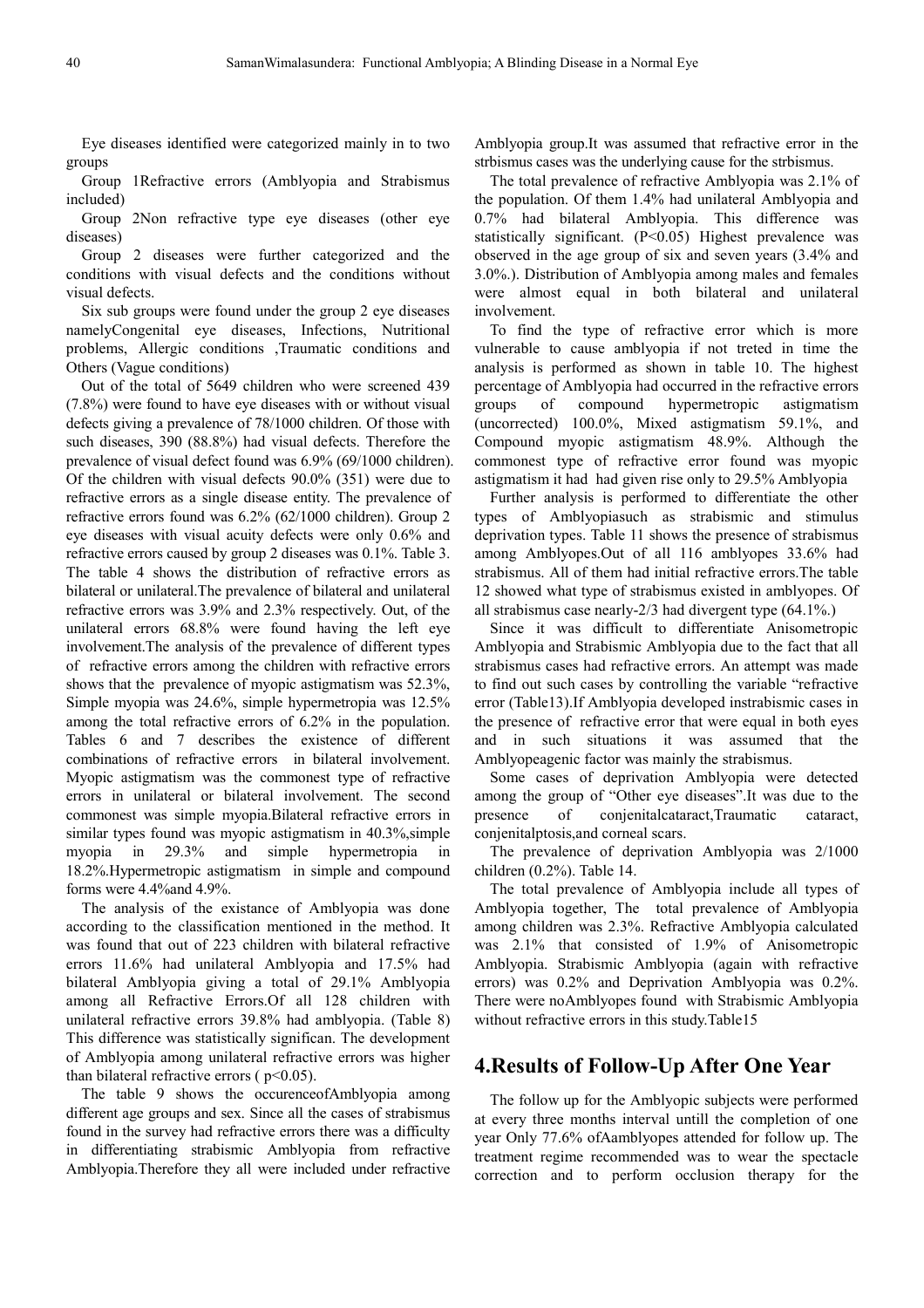amblyopic eyes. (Watching a television for one to two hours per day only with amblyopic eye wearing the correction)

The treatment compliance was checked and categorized as follows

- Wearing spectacles and doing occlusion therapy regularly.
- Use of correction irregularly occlusion therapy not performed
- Complete defaulters

Under 3 compliance regimens the progress was measured and categorized as better, worse and same (Tables 16, 17, 18).Out of 90 children with diagnosed Amblyopia who attended for follow up 57.8% had used spectacles and 42.2% were complete defaulters. Of 57.8% who used spectacles 37.8% had performed occlusion therapy as instructed. In the follow up it was found that, of those who did occlusion therapy 23.5% in their right eyes and 35.3% in left eyes showed and improvement in their visual acuity without correction compared to their initial visual acuity level. Visual acuity remained same in 61.8% of right eyes and 50.0% of left eyes. (category "same" included the eyes with normal vision also).Of the 38 non users 34.2% in the right eyes and 28.9% in the left eyes showed further deterioration of vision. It was same in 60.5%.

The table 18 shows what had happened to those Amblyopes who performed occlusion therapy after one year and the state of their corrected visual acity with spectacles. the Of all children who improved a majority. (71.4% of right eyes and 81.3% of left eyes) had used spectacles and performed occlusion therapy regularly out of children who showed further deterioration of vision. Majority were either complete

defaulters (64.0% of right eyes and 58.3% of left eyes) or irregular users (28.0% of right eyes and 20.8% of left eyes).

The table 19 and 20 shows what has happened to the disease condition Amblyopia after the treatment At the laps of one year 20.0% showed improvement in their visual acuity level reducing their Amblyopia status. It remained same in 32.2% and deteriorated in 26.1%.12 children out of 90, achieved the non amblyopic status after one year. It was 13.3% of children who attended for follow up and 35.3% of children who did occlusion therapy.

This study highlights the importance of detecting refractive errors and Amblyopia in children and correcting them in time to enhance their development.There is relatively a poor track records for treatment outcomes for Amblyopes. It has not created a proper concern by the Ophthalmic community in Sri Lanka yet.Since there is a critical period for Amblyopia and poor patient compliance, poor results usually take place. Patients drops out of treatment often because patching treatment is not a desired thing for the patients and parents as well*.*New trends should be developed to regularize the procedure s follows, regular screening, proper follow up, maintaining records and use of new technology.

It was found at the first stage screening that 1117 school children and 116 pre school children were having abnormalities or found difficult in screening. They were refereed to the second stage. The attendance for the second stage was well above 95%. Fig.2. A sample of 10% normal were refereed for further screening to the main center to find the reliability of results.Of the total population 1233 (21.8%) were referred to stage 2 screening and of them only 1.9% failed to attend (controls not included)

*Table 1. Demographic detailsAge / sex distribution* 

| Age/sex |     |         |     |     |         |         |       |        |           |           |           |           | <b>Total</b> |
|---------|-----|---------|-----|-----|---------|---------|-------|--------|-----------|-----------|-----------|-----------|--------------|
| Age     | 3-4 | $4 - 5$ | 5-6 | 5-6 | $6 - 7$ | $7 - 8$ | $8-9$ | $9-10$ | $10 - 11$ | $11 - 12$ | $12 - 13$ | $13 - 14$ |              |
| Male    | 118 | 143     | 45  | 298 | 328     | 300     | 338   | 303    | 284       | 286       | 294       | 216       | 294552.1%    |
| Female  | 102 | 221     | 57  | 220 | 314     | 255     | 273   | 261    | 277       | 279       | 251       | 194       | 270447.9%    |
| Total   | 220 | 364     | 102 | 518 | 634     | 555     | 611   | 564    | 561       | 565       | 545       | 416       | 5649100%     |

The ssreened population in different age grous and sex are shown above.

*Table 2. Ethnic distribution* 

| <b>Ethnisity</b> | <b>Pre-schoolers</b> |       | <b>Schoolers</b> |       | <b>Total</b>        |         |
|------------------|----------------------|-------|------------------|-------|---------------------|---------|
| Sinhala          | 589                  | 85.9% | 4286             | 86.4% | 4875                | 56.3%   |
| Muslim           |                      | 14.0% | 656              | 13.2% | 752                 | 13.3%   |
| Tamil            | 961                  | 0.1%  | 21<br>$\sim$ 1   | 0.4%  | $\mathcal{L}$<br>∠∠ | $0.4\%$ |

|                  |                    | <b>Visual defect</b> |               |                          |                | <b>Total</b> | $PrevalenceN = 5649$ |  |
|------------------|--------------------|----------------------|---------------|--------------------------|----------------|--------------|----------------------|--|
| Disease category |                    | $^{+}$               | $\frac{0}{0}$ | $\overline{\phantom{0}}$ | $\frac{0}{0}$  |              |                      |  |
| Group 1          | Refractive errors  | 351                  | 100%          |                          | $\blacksquare$ | 351          | $6.2\%$              |  |
|                  | Congenital disease | 22                   | 66.6%         | 11                       | 33.3%          | 33           | 0.58                 |  |
|                  | Infections         | 9                    | 75.0%         | 03                       | 25.0%          | 12           | 0.21%                |  |
|                  | Nutritional        |                      | $\sim$        | 14                       | 100%           | 14           | 0.25%                |  |
|                  | Allergic           |                      | $\sim$        | 02                       | 100%           | 02           | 0.04%                |  |
| Group 2          | Trauma             | 08                   | 80.0%         | 02                       | $20.0\%$       | 10           | 0.17%                |  |
|                  | Others             |                      | $\sim$        | 17                       | 100%           | 17           | $0.3\%$              |  |
|                  | Sub total          |                      |               |                          |                | 88           |                      |  |
|                  | All eye diseases   | 390                  |               | 49                       |                | 439          | 7.8%                 |  |

*Table 3. Distribution of eye diseases*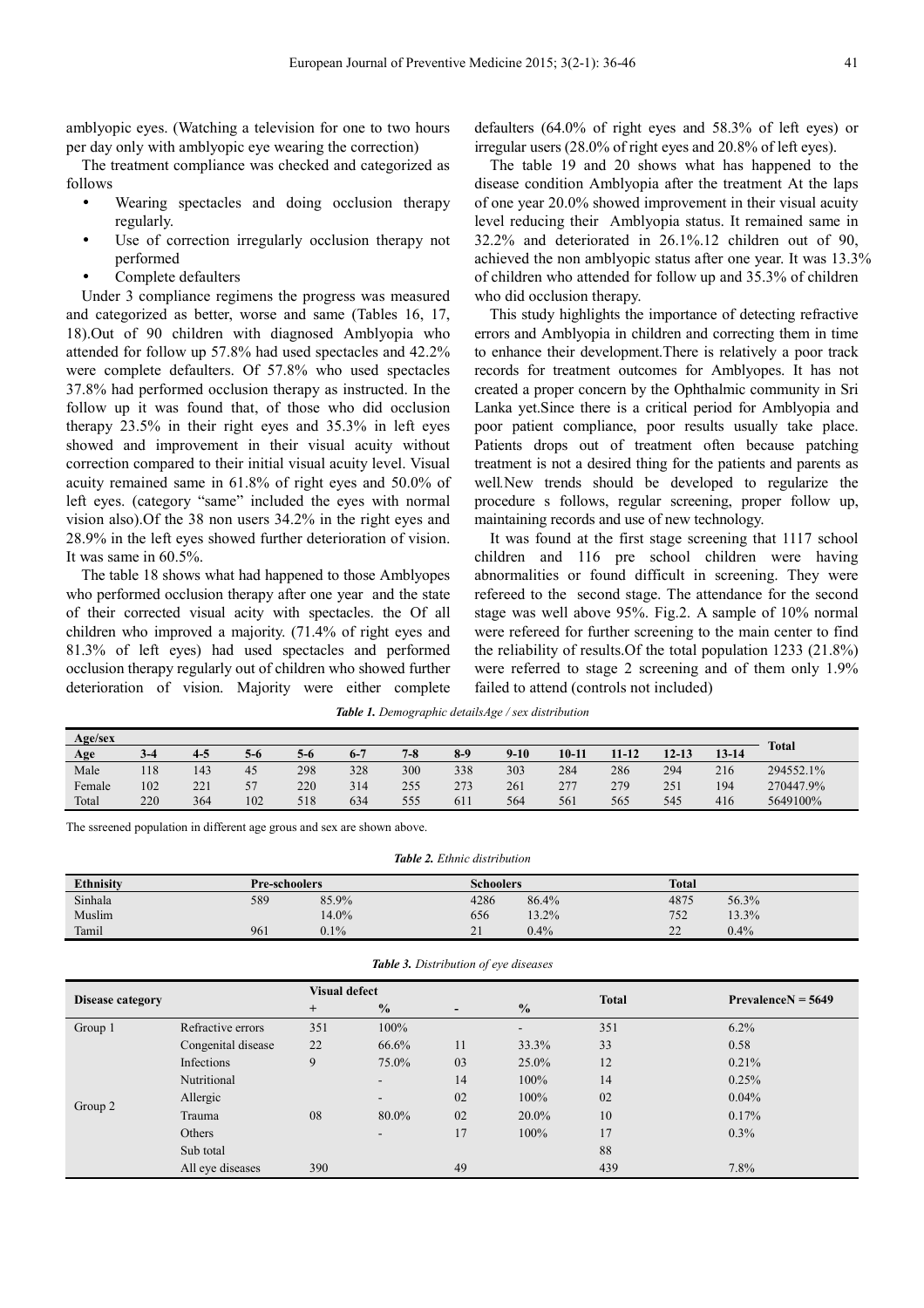Out of the total of 5649 children who were screened 439 (7.8%) were found to have eye diseases with or without visual defects giving a prevalence of 78/1000 children. Of those with such diseases, 390 (88.8%) had visual defects. Therefore the prevalence of visual defect found was 6.9% (69/1000 children). Of the children with visual defects 90.0% (351) were due to refractive errors (as a single disease entity). The prevalence of refractive errors found was 6.2% (62/1000 children). Group 2 eye diseases with visual acuity defects were only 0.6% and refractive errors caused by group 2 diseases was  $0.1\%$  (4).

|  | <b>Table 4.</b> Distribution of refractive errors |  |
|--|---------------------------------------------------|--|
|  |                                                   |  |

| <b>Distribution</b> | Eve   | Total |         | Prevalence |      |
|---------------------|-------|-------|---------|------------|------|
| Unilateral          | Right | 40    |         | $0.7\%$    |      |
| Unilateral          | Left  | 88    | 128     | 1.6%       | 2.3% |
| Bilateral           | Both  | 223   | $3.9\%$ |            |      |
| Total               |       | 351   | $6.2\%$ |            |      |

The prevalence of bilateral and unilateral refractive errors was 3.9% and 2.3% respectively. Out, of the unilateral errors 68.8% were found having the left eye involvement.

|  |  | <b>Table 5.</b> Different types of refractive errorsUnilateral refractive error |  |
|--|--|---------------------------------------------------------------------------------|--|
|  |  |                                                                                 |  |

|                                          | Involvement      |                          |          | <b>Total</b>  |                |               |
|------------------------------------------|------------------|--------------------------|----------|---------------|----------------|---------------|
| Types of refractive errors               | <b>Right</b> eye |                          | Left eye |               |                |               |
|                                          | No.              | $\frac{0}{0}$            | No.      | $\frac{0}{0}$ | N <sub>0</sub> | $\frac{0}{0}$ |
| Simple myopia(SM0                        | 8                | 20.5                     | 23       | 25.8          | 31             | 24.6          |
| Simple hypermetropia(SH)                 | 9                | 23.5                     | 07       | 7.9           | 16             | 12.5          |
| Myopic astigmatism (MA)                  | 16               | 41.0                     | 51       | 57.3          | 67             | 52.3          |
| Hypermetropic astigmatism(HA)            | 02               | 5.1                      | 01       | 1.1           | 03             | 2.3           |
| Compound myopic astigmatism(CMA)         | ۰.               | $\overline{\phantom{a}}$ | 02       | 2.2           | 02             | 1.6           |
| Compound hypermetropic astigmatism (CHA) | 02               | 5.1                      | 01       | 1.1           | 03             | 2.3           |
| Mixed astigmatism(MIX)                   | 02               | 5.1                      | 04       | 4.5           | 06             | 4.6           |
| Total                                    | 39               | 100.0                    | 89       | 100.0         | 128            | 100.0         |

The analysis of the prevalence of refractive errors shows that the prevalence of myopic astigmatism was 52.3%, Simple myopia was 24.6%, simple hypermetropia was 12.5% among a total prevalence of refractive errors of 6.2% in the population.

| <b>Right eye</b> | Left eye |           |           |     |            |            |            |              |  |
|------------------|----------|-----------|-----------|-----|------------|------------|------------|--------------|--|
|                  | SM       | <b>SH</b> | <b>MA</b> | HA  | <b>CMA</b> | <b>CHA</b> | <b>MIX</b> | <b>Total</b> |  |
| <b>SM</b>        | 53       |           |           |     |            |            |            |              |  |
| <b>SH</b>        |          | 33        |           |     |            |            |            |              |  |
| MA               |          |           | 73        |     |            |            |            |              |  |
| HA               |          |           |           | 08  |            |            |            |              |  |
| <b>CMA</b>       |          |           |           |     | 09         |            |            |              |  |
| <b>CHA</b>       |          |           |           |     |            |            |            |              |  |
| <b>MIX</b>       |          |           |           |     |            |            | 05         |              |  |
| Total            | 53       | 33        | 73        | 08  | 09         |            | 05         | 182          |  |
| $\frac{0}{0}$    | 29.3     | 18.2      | 40.3      | 4.4 | 4.9        |            | 2.8        |              |  |

*Table 6. Bilateral refractive errors- Similar combinations* 

Bilateral refractive errors in similar types found was myopic astigmatism in 40.3%,simple myopia in 29.3% and simple hypermetropia in 18.2%.Hypermetropic astigmatism in simple and compound forms were 4.4%and 4.9%.

|                  | Left eye  |           |           |          |            |            |            |              |  |
|------------------|-----------|-----------|-----------|----------|------------|------------|------------|--------------|--|
| <b>Right eye</b> | <b>SM</b> | <b>SH</b> | <b>MA</b> | HA       | <b>CMA</b> | <b>CHA</b> | <b>MIX</b> | <b>Total</b> |  |
| <b>SM</b>        |           |           |           | $\theta$ |            | $\theta$   |            |              |  |
| <b>SH</b>        |           |           |           |          |            |            |            |              |  |
| MA               |           |           |           |          |            |            |            | 10           |  |
| HA               |           |           |           |          |            |            |            |              |  |
| <b>CMA</b>       |           |           |           |          |            |            |            |              |  |
| <b>CHA</b>       |           |           |           |          |            |            |            |              |  |
| <b>MIX</b>       |           |           |           |          |            |            |            |              |  |
| Total            |           | 01        | 18        | 02       | 05         | 01         | 02         | 42           |  |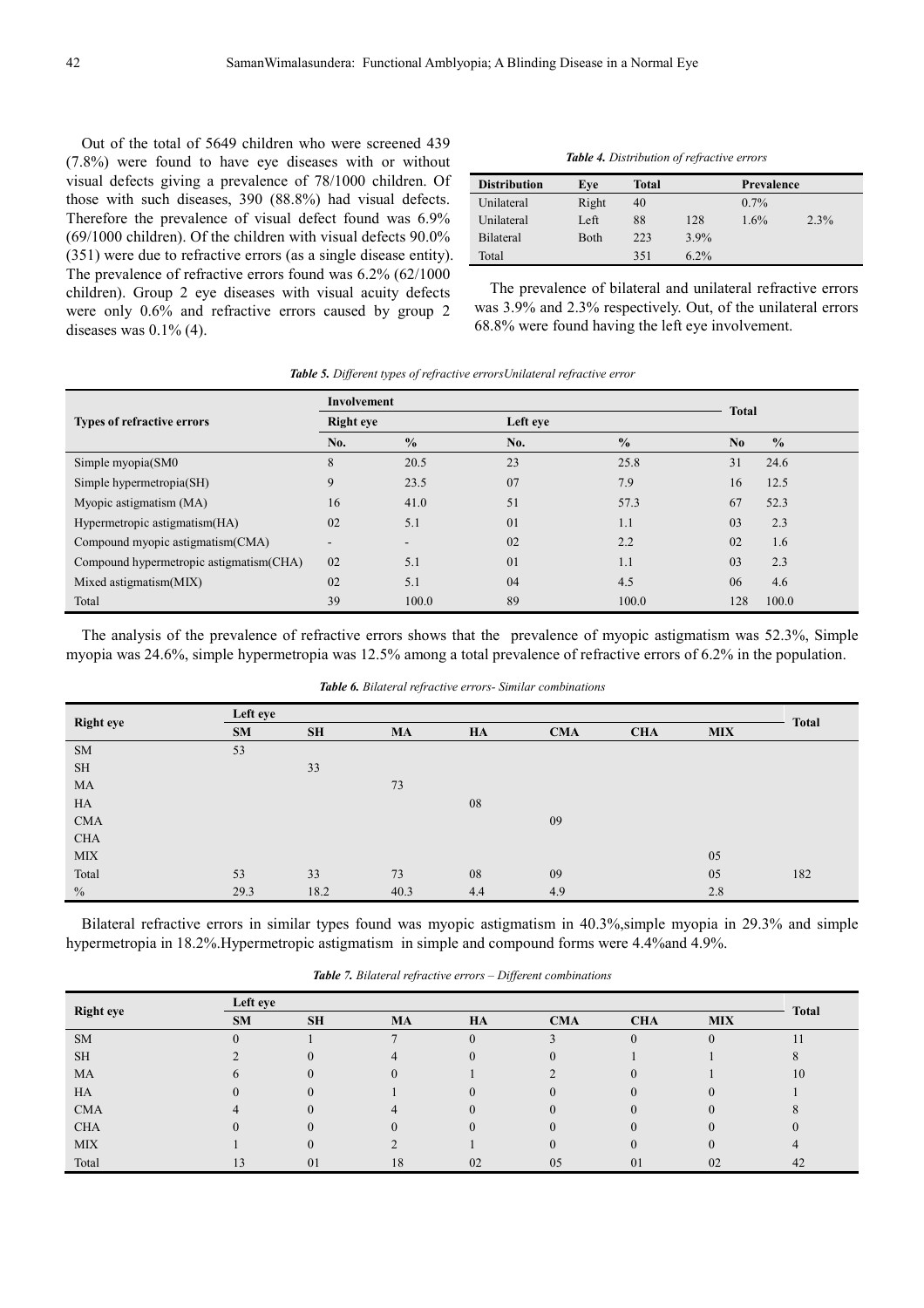Myopic astigmatism was the commonest type of refractive errors in unilateral or bilateral involvement. The second commonest was simple myopia

*Table 8. Occurrence of Amblyopia due to refractive errors* 

| Involvement of     | Amblyopia  |               |     |                  |     |               |  |  |  |
|--------------------|------------|---------------|-----|------------------|-----|---------------|--|--|--|
| refractive errors  | Unilateral |               |     | <b>Bilateral</b> |     | <b>Total</b>  |  |  |  |
|                    | No.        | $\frac{0}{0}$ | No. | $\frac{0}{0}$    | No. | $\frac{0}{0}$ |  |  |  |
| Bilateraln=223     | 26         | 11.6          | 39  | 17.5             | 65  | 29.1          |  |  |  |
| Unilateraln= $128$ | 51         | 39.8          | -   | -                | 51  | 39.8          |  |  |  |
| Total<br>$n=351$   | 77         | 219           | 39  | 11 1             | 116 | 33.0          |  |  |  |

Out of 223 children with bilateral refractive errors 11.6% had unilateral Amblyopia and 17.5% had bilateral Amblyopia giving a total of 29.1% Amblyopia among all Refractive Errors.Of all 128 children with unilateral refractive errors 39.8% had amblyopia.

This difference was statistically significant difference. The development of Amblyopia among unilateral refractive errors was higher than bilateral refractive errors (SED  $p<0.05$ )

*Table 9. Prevalence of Refractive Amblyopia by age and sex* 

| Age (up     | Unilateral     |                    | <b>Bilateral</b> |                |                |         | Prevalence |  |  |
|-------------|----------------|--------------------|------------------|----------------|----------------|---------|------------|--|--|
| to)Age $n=$ | Male           | <b>Female Male</b> |                  | Female         | <b>Total</b>   | Yearly  | Group      |  |  |
| 4(220)      | $\overline{2}$ | $\overline{2}$     | $\theta$         | $\theta$       | $\overline{4}$ | 1.8%    |            |  |  |
| 5(364)      | $\overline{2}$ | $\overline{2}$     | $\mathbf{1}$     | $\overline{2}$ | $\overline{7}$ | 1.9%    | 2.7%       |  |  |
| 6(620)      | 8              | $\overline{7}$     | $\overline{4}$   | $\overline{2}$ | 21             | 3.4%    |            |  |  |
| 7(634)      | $\overline{4}$ | 9                  | 3                | 3              | 19             | $3.0\%$ |            |  |  |
| 8(555)      | $\overline{4}$ | 3                  | $\overline{2}$   | $\mathbf{1}$   | 10             | 1.8%    | 1.9%       |  |  |
| 9(611)      | 3              | $\overline{2}$     | $\mathbf{1}$     | $\mathbf{1}$   | $\overline{7}$ | 1.1%    |            |  |  |
| 10(564)     | 3              | $\mathbf{1}$       | $\overline{2}$   | $\overline{2}$ | 8              | 1.4%    |            |  |  |
| 11(561)     | $\overline{2}$ | $\overline{4}$     | $\overline{2}$   | $\mathbf{1}$   | 9              | 1.6%    |            |  |  |
| 12(565)     | $\overline{2}$ | 3                  | 3                | 3              | 11             | 1.9%    | 1.9%       |  |  |
| 13 (545)    | 6              | $\overline{4}$     | $\overline{2}$   | $\overline{4}$ | 16             | 2.9%    |            |  |  |
| 14(410)     | $\mathbf{1}$   | 3                  | $\theta$         | $\theta$       | $\overline{4}$ | 1.0%    |            |  |  |
| Total       | 37             | 40                 | 20               | 19             | 116            |         |            |  |  |
| $(n=5649)$  | 2945           | 2704               | 2945             | 2704           |                |         |            |  |  |
| Prevalence  | 1.5<br>1.4%    |                    | 0.7%<br>0.7%     | 0.7%           |                |         | 2.1%       |  |  |

Since all the cases of strabismus found in the survey had refractive errors there was a difficulty in differentiating Strabismic Amblyopia from refractive Amblyopia.

Therefore they all were included under refractive Amblyopia group.

The total prevalence of refractive Amblyopia was 2.1%. Of them 1.4% had unilateral amblyopia and 0.7% had bilateral Amblyopia. This difference was statistically significant. (P<0.05) Highest prevalence was observed in the age group of six and seven years (3.4% and 3.0%)

Distribution of Amblyopia among males and females were almost equal in both bilateral and unilateral involvement.

*Table 10. Occurrence of Amblyopia in each category of Refractive Errors* 

| <b>Refractive</b><br>error type | <b>Total number</b><br>of eyes | Number of<br>amblyopic eyes | <b>Proportion</b> |
|---------------------------------|--------------------------------|-----------------------------|-------------------|
| <b>MA</b>                       | 241                            | 71                          | 29.5%             |
| <b>SM</b>                       | 161                            | 29                          | 18.0%             |
| <b>SH</b>                       | 91                             | 18                          | 19.8%             |
| <b>HA</b>                       | 22                             | 04                          | 18.1%             |
| <b>CMA</b>                      | 33                             | 16                          | 48.9%             |
| <b>CHA</b>                      | 04                             | 04                          | 100.0%            |
| <b>MIX</b>                      | 22                             | 13                          | 59.1%             |
| Total                           | 574                            | 155                         | 27.0%             |

The highest percentage of Amblyopia has occurred in the refractive errors groups of compound hypermetropic astigmatism (uncorrected) 100.0%, Mixed astigmatism 59.1%, and Compound myopic astigmatism 48.9%. Myopic astigmatism has given rise only to 29.5% Amblyopia.

*Table 11. Amblyopia and the presence of Strabismus* 

| Amblyopes         |     |               |
|-------------------|-----|---------------|
| <b>Strabismus</b> | No. | $\frac{0}{0}$ |
| Positive          | 39  | 33.6          |
| Negative          | 77  | 66.4          |
| Total             | 116 | 100.0         |

Further analysis is performed to differentiate the other types of Amblyopia such as strabismic and stimulus deprivation types. Table 11 shows the presence of strabismus among Amblyopes.Out of all 116 amblyopes 33.6% had strabismus. All of them had initial refractive errors.

*Table 12. Type of strabismus in amblyopia* 

| <b>Types of</b> | No. of amblyopes |          | Total |               |
|-----------------|------------------|----------|-------|---------------|
| squints         | <b>Right</b> eye | Left eve | No.   | $\frac{0}{0}$ |
| Convergent      |                  |          | 14    | 35.9          |
| Divergent       |                  | 17       | 25    | 64.1          |
| Total           | $\overline{4}$   | 25       | 39    | 100.0         |

The table 12 showed what type of strabismus existed in amblyopes. the Of all strabismus case nearly -2/3 had divergent type (64.1%)

*Table 13. Differentiation of StrabismicAamblyopia* 

| All cases of strabismus |                          |                      |       |  |  |  |  |
|-------------------------|--------------------------|----------------------|-------|--|--|--|--|
|                         | <b>Refractive errors</b> |                      |       |  |  |  |  |
| Amblyopia               | Unequal<br>$VAR = VAL$   | Equal<br>$VAR = VAL$ | Total |  |  |  |  |
| Negative                | 45                       | 12                   | 57    |  |  |  |  |
| Positive                | 30                       | 09                   | 39    |  |  |  |  |
| Total                   | 75                       | 21                   | 96    |  |  |  |  |

It was difficult to differentiate AnisometropicAamblyopia and Strabismic Amblyopia due to the fact that all strabismus cases had refractive errors. An attempt was made to find out such cases by controlling the variable "refractive error".

If Amblyopia developed in refractive error cases which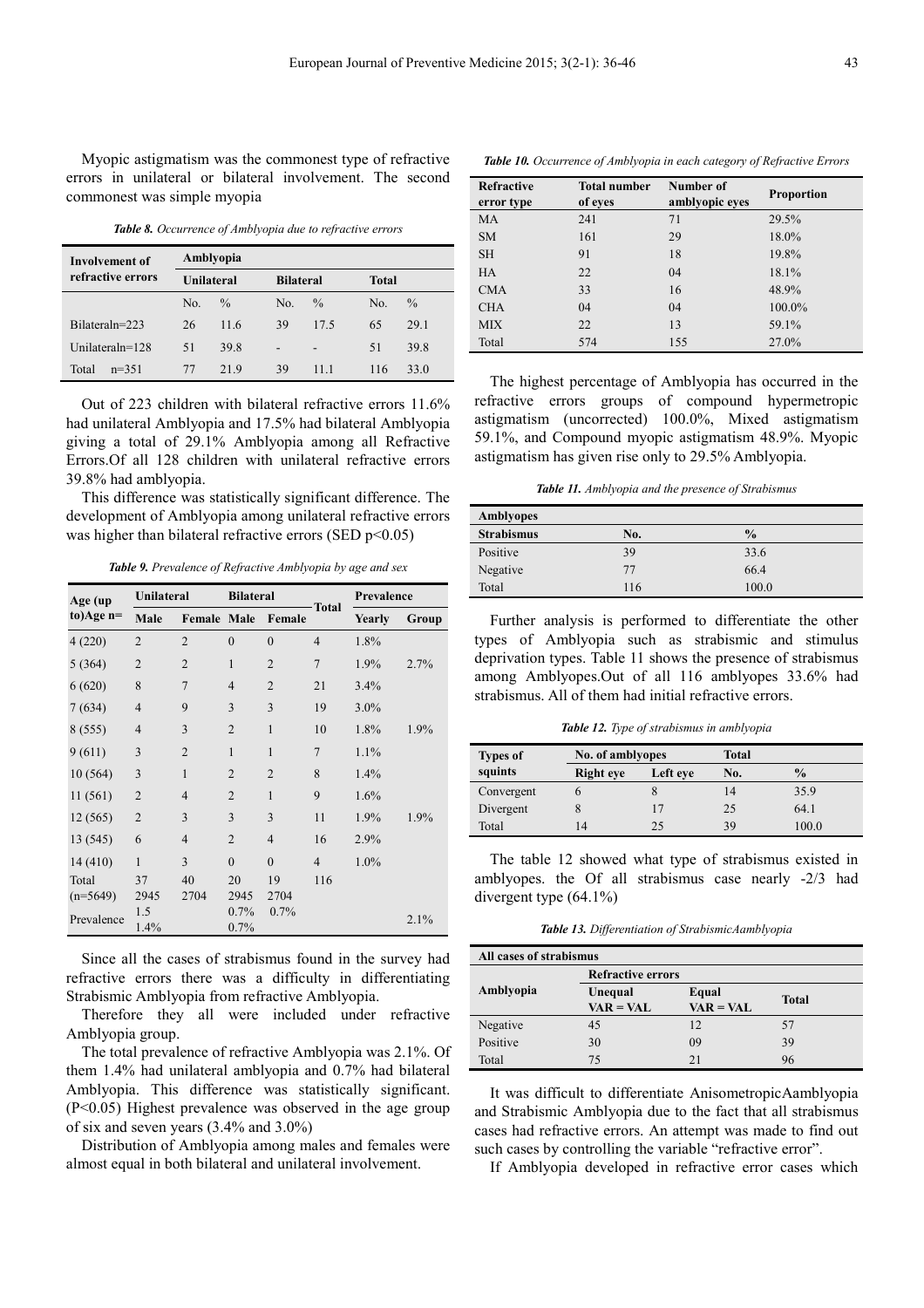were equal in both eyes and in such situations in the presence of strabismus it was assumed that the Amblyopeagenic factor was mainly the strabismus.

Among 116 refractive Amblyopia there were 9 cases with co-existing strabismic Amblyopia giving a prevalence of 0.2%.

*Table 14. Deprivation Aamblyopia* 

| <b>Diagnosis</b>       | Age of the<br>children/vears | <b>Frequency</b> | Prevalence<br>$n = 5649$ |
|------------------------|------------------------------|------------------|--------------------------|
| Congenital<br>cataract | $6/13/8c$ 6                  | 03               |                          |
| Traumatic<br>cataract  | $6/11/4/8$ : 3               | 04               |                          |
| Ptosis                 | $10/\& 14$                   | 02               |                          |
| Corneal scar           | 6                            |                  |                          |
| Total                  |                              | 10               | $0.2\%$                  |

Some cases of deprivation amblyopia were detected among the group of "Other eye diseases".It was due to the presence of conjenitalcataract,Traumatic cataract, conjenitalptosis,and corneal scars.

The prevalence of deprivation Amblyopia was 2/1000 children (0.2%)

*Table 15. The total prevalence of Amblyopia* 

| Type of amblyopia |               | No. | Prevalence |
|-------------------|---------------|-----|------------|
|                   | Anisometropic | 107 | $1.9\%$    |
| Refractive        | Strabismic    | 09  | $0.2\%$    |
| Deprivation       |               | 10  | $0.2\%$    |
| Total             |               | 126 | 2.3%       |

The total prevalence of Amblyopia include all types of Aamblyopia together, The total prevalence of Amblyopia among children was 2.3%. Refractive Amblyopia calculated was 2.1% that consisted of 1.9% of Anisometropic Amblyopia. Strabismic Amblyopia (again with refractive errors) was 0.2% and Deprivation Amblyopia was 0.2%. There were none with Strabismic Amblyopia without refractive errors.

*Table16. Results of the follow up study after 1 year Attendance for follow up* 

| <b>Attendance</b> | No. | $\frac{0}{0}$ |
|-------------------|-----|---------------|
| Attended          | 90  | 77.6          |
| Non attended      | 26  | 22.4          |
| Total             | 116 | 100           |

The follow up for the Amblyopic subjects were performed at every three months interval untill the completion of one year Only 77.6% of amblyopes attended for follow up. The treatment regime recommended was to wear the spectacle correction and to perform occlusion therapy for the amblyopic eyes. (Watching a television for one to two hours per day only with amblyopic eye wearing the correction)

The treatment compliance was checked and categorized as follows

- Wearing spectacles and doing occlusion therapy regularly.
- Use of correction irregularly occlusion therapy not performed
- Complete defaulters

Under 3 compliance regimens the progress was measured and categorized as better, worse and same.

| Compliance                       |                          |                      |                | Changes in uncorrected visual acuity after 1 year |              |                         |             |       |              |      |
|----------------------------------|--------------------------|----------------------|----------------|---------------------------------------------------|--------------|-------------------------|-------------|-------|--------------|------|
| Spectacle use                    | <b>Occlusion therapy</b> |                      |                |                                                   |              |                         |             |       |              |      |
|                                  | Yes/No                   |                      | <b>Better</b>  |                                                   | <b>Worse</b> |                         | <b>Same</b> |       | <b>Total</b> |      |
| Yes/no                           |                          |                      | $\mathbf R$    | L                                                 | $\bf{R}$     | L                       | $\bf{R}$    | L     | $\bf{R}$     | L    |
|                                  |                          | $\frac{0}{0}$<br>No. | 8              | 12                                                | 05           | 05                      | 21          | 17    | 34           | 34   |
| Yes Regular                      | Yes Regular              | $\frac{0}{0}$        | 23.5           | 35.3                                              | 14.7         | 14.7                    | 61.8        | 50.0  |              |      |
|                                  |                          | 57.1                 | 66.7           | 19.2                                              | 25.0         | 42.0                    | 32.7        | 37.8% | 37.8%        |      |
| No.<br>No<br>No<br>$\frac{0}{0}$ | $\frac{0}{0}$            | $\overline{2}$       | $\overline{4}$ | 13                                                | 11           | 23                      | 23          | 38    | 38           |      |
|                                  |                          | 5.3                  | 10.5           | 34.2                                              | 28.9         | 60.5                    | 60.5        |       |              |      |
|                                  |                          | 14.3                 | 22.2           | 50.0                                              | 55.0         | 46.0                    | 44.2        | 42.2% | 42.2%        |      |
|                                  |                          | $\frac{0}{0}$<br>No. | 04             | 02                                                | 08           | 04                      | 06          | 12    | 18           | 18   |
| Yes Irregular                    | Yes Irregular            | $\frac{0}{0}$        | 22.2           | 11.1                                              | 44.4         | 22.2                    | 33.3        | 66.7  |              |      |
|                                  |                          | 28.6                 | 11.1           | 30.8                                              | 20.0         | 12.0                    | 23.1        | 20.0% | $20.0\%$     |      |
| Total                            |                          | No. $\frac{9}{8}$    | 14             | 18                                                | 26           | 20                      | 50          | 52    | 90           | 90   |
|                                  |                          |                      | 15.6           | 20.0                                              | 28.9         | 22.2                    | 55.6        | 57.8  | 100%         | 100% |
| $\%$ > = row percentages         |                          |                      |                | $\%$ = column percentages                         |              | R-Right eye L- Left eye |             |       |              |      |

Out of 90 children with diagnosed Amblyopia who attended for follow up 57.8% had used spectacles and 42.2% were complete defaulters. Of 57.8% who used spectacles 37.8% had performed occlusion therapy as instructed. In the follow up it was found that, of those who did occlusion therapy 23.5% in their right eyes and 35.3% in left eyes showed and improvement in their visual acuity without correction compared to their initial visual acuity level. Visual

acuity remained same in 61.8% of right eyes and 50.0% of left eyes. (category "same" included the eyes with normal vision also)

Of the 38 non users 34.2% in the right eyes and 28.9% in the left eyes showed further deterioration of vision. It was same in 60.5%.

Of those who had used spectacles irregularly 77.7% of right eyes and 88.8% of left eyes had either the same visual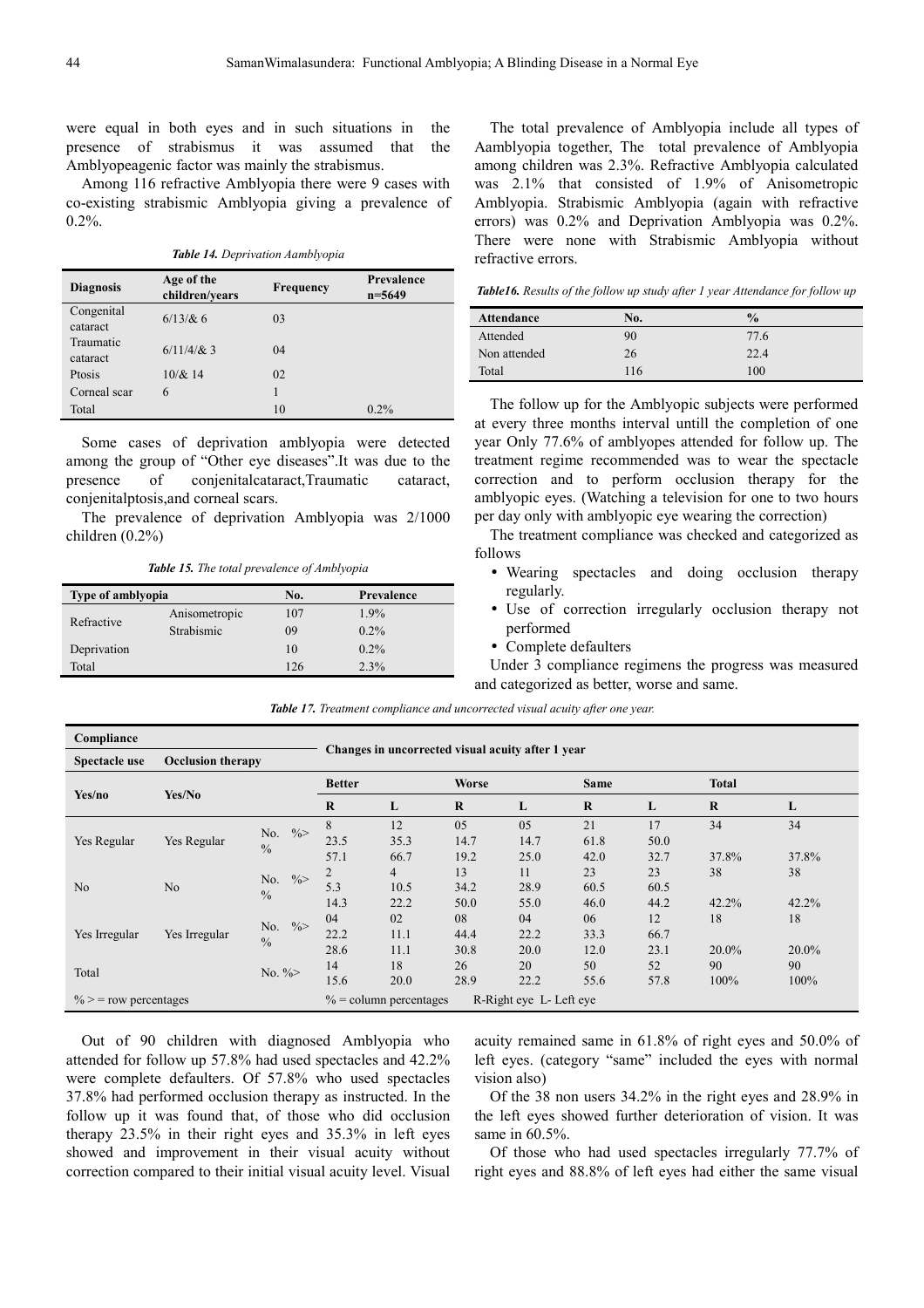| <b>Treatment</b> |                          |                           |                    |                    | Change in corrected VA after 1 year |                    |                    |                    |              |  |
|------------------|--------------------------|---------------------------|--------------------|--------------------|-------------------------------------|--------------------|--------------------|--------------------|--------------|--|
|                  |                          |                           | Same               |                    | <b>Improved</b>                     |                    | <b>Reduced</b>     |                    | <b>Total</b> |  |
| Spectacle use    | <b>Occlusion therapy</b> |                           | $\mathbf R$        | Ъ.                 | $\bf{R}$                            | L                  | $\bf{R}$           |                    | R & L        |  |
| Yes Regular      | Yes Regular              | $No. \%$<br>$\frac{0}{0}$ | 22<br>64.7<br>43.1 | 16<br>47.1<br>32.0 | 10<br>29.4<br>71.4                  | 13<br>38.2<br>81.3 | 02<br>5.9<br>8.0   | 05<br>14.7<br>20.8 | 34<br>37.8   |  |
| No               | N <sub>o</sub>           | $No. \%$<br>$\frac{0}{0}$ | 19<br>50.0<br>37.3 | 22<br>57.9<br>44.0 | 03<br>7.9<br>21.4                   | 02<br>5.3<br>12.5  | 16<br>42.1<br>64.0 | 14<br>36.8<br>58.3 | 38<br>42.2   |  |
| Yes Irregular    | Yes Irregular            | $No. \%$<br>$\frac{0}{0}$ | 10<br>55.6<br>19.6 | 12<br>66.7<br>24.0 | 01<br>5.6<br>7.1                    | 01<br>5.6<br>6.3   | 07<br>38.9<br>28.0 | 05<br>27.8<br>20.8 | 18<br>20.0   |  |
| Total            |                          | $No. \%$                  | 51<br>56.7         | 50<br>55.6         | 14<br>15.6                          | 16<br>17.8         | 25<br>27.8         | 24<br>26.7         | 90<br>100%   |  |

acuity or deteriorated vision. Improvement of vision was same only in 22.2% of right eyes and 11.1% of left eyes.

*Table 18. Treatment and corrected visual acuity after one year* 

 $\%$  > = row percentages;  $\%$  = column percentagesR-Right eye; L-Left eye

The table 18 shows what had happened to those Amblyopes who performed occlusion therapy after one year and the state of their corrected visual acity with spectacles. the Of all children who improved a majority. (71.4% of right eyes and 81.3% of left eyes) had used spectacles and performed occlusion therapy regularly out of children who showed further deterioration of vision. Majority were either complete defaulters (64.0% of right eyes and 58.3% of left eyes) or irregular users (28.0% of right eyes and 20.8% of left eyes)

*Table 19. State of Amblyopia after one yearDegree of Amblyopia after one year* 

| Amblyopia              | <b>Right eye</b> |               | Left eve |               | Total no. of eves |               |
|------------------------|------------------|---------------|----------|---------------|-------------------|---------------|
|                        | No.              | $\frac{0}{0}$ | No.      | $\frac{0}{0}$ | no.               | $\frac{0}{0}$ |
| Improved               | L J              | 16.7          | 21       | 23.3          | 36                | 20.0          |
| Same                   | 28               | 31.1          | 30       | 33.3          | 58                | 32.2          |
| Worse                  | 23               | 25.6          | 24       | 26.7          | 47                | 26.1          |
| No amblyopia initially | 24               | 26.7          | 15       | 16.7          | 39                | 21.7          |
| Total                  | 90               |               | 90       |               | 180               |               |

The table 19 and 20 shows what has happened to the disease condition Amblyopia after the treatment At the laps of one year 20.0% showed improvement in their visual acuity level reducing the Amblyopia status. It remained same in 32.2% and deteriorated in 26.1%

*Table 20. Improvement beyond 6/12 level to become non Amblyopic after one year* 

| VA after correction | <b>Unilateral</b> | <b>Bilateral</b> |                 | Totaln=90 |  |
|---------------------|-------------------|------------------|-----------------|-----------|--|
|                     |                   | One eve          | <b>Both eve</b> |           |  |
| Beyond 6/12         | 10                | UZ               | $00\,$          | 1213.3%   |  |

12 children out of 90, achieved the non amblyopic status after one year. It was 13.3% of children who attended for follow up and 35.3% of children who did occlusion therapy will out of follow up cases.

This study highlights the importance of detecting refractive errors and Amblyopia in children and correcting them in time to enhance their development.

## **References**

- [1] Steven, E., Rubin, M.D., Leonard, B. & Nelson, M.B. (August 1993)Amblyopia diagnosis and management Pediatric ophthalmology, Vo1. 40, No.4, 727:35.
- [2] Eugene, M., Helveston and Forest, D., (1984) Elvis pediatric ophthalmology practice- 2nd Edition, pg.77.
- [3] Tommila, V., Tarakkanen, A.,(1981) incidence of loss of vision

in the healthy eye in amblyopia; British journal of ophthalmology, 65:575.

[4] \* Jampolsky, A., Flom, B.C., Weymonth, FW and moses, LE, (1955) unequal correct visual acuity related to anisometropia, Arch ophthalmol 59; 893-905. \* Philips CI; Strabismus anisometropia and amblyopia; Brit. J. of ophthalmol. (1969) 43: 449-60. \* Von Noordeen GK.; Classification of amblyopia, American J. Ophthalmol (1967), 63:238-44.

- [5] Werner, D.B. and Scott, W.E. (1985) Amblyopia case reports, bilateral Ametropic – Hypermetropic amblyopia J. Paediophthalmol. And Strabismus 22:203-5. \* Von Noorden, G.K. and Manmenee A.E. (1968) Clinical observations on stimulus deprivation amblyopia (Amblyopia ex anopsia) Am. J. Ophthalmol, 65:220-24.
- [6] Juler, F. (1971) Amblyopia from disuse; Visual acuity after traumatic cataract in children, Trans ophthalol. SOC: UK. 41:129-39.